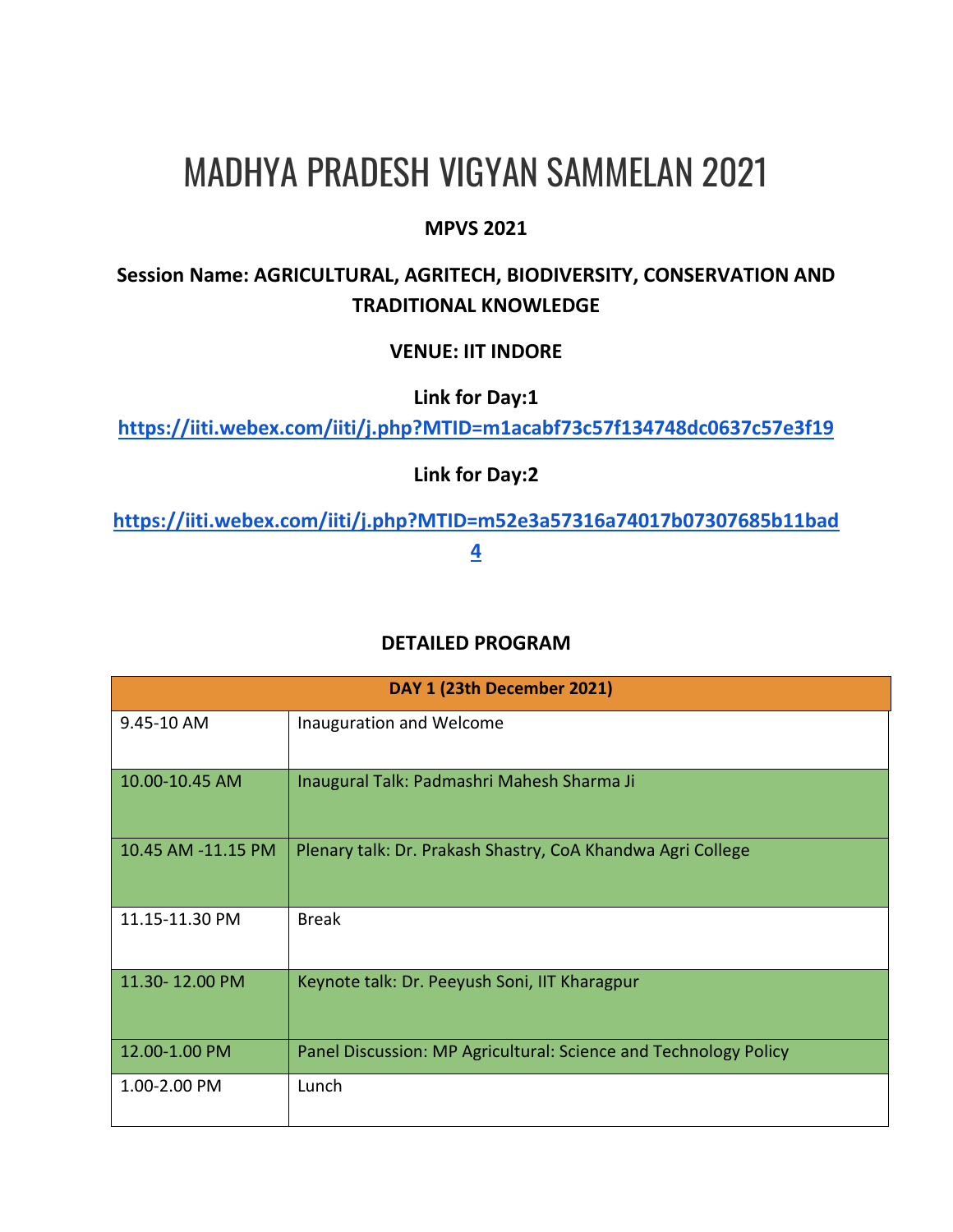| 2.00-3.30 PM | <b>Technical Session (Oral Presentations)</b>                                  |
|--------------|--------------------------------------------------------------------------------|
|              | Chaired by: Dr. Abhijeet Joshi, IIT Indore                                     |
| 2.30-2.45PM  | Contributed Talk: Dr. Ajay Kumar Roul, ICAR-CIAE, Bhopal                       |
|              | Title:                                                                         |
| 2.45-3.00 PM | Contributed Talk: Dr. Radheshyam Sharma                                        |
|              | Title: Genetic Diversity of Farmers' Varieties of Rice of Central India using  |
|              | microsatellite and Blast Linked Markers                                        |
| 3.00-3.15 PM | Contributed Talks: Abhijit khadatkar, ICAR-CIAE, Bhopal                        |
|              | Title 1: Robotic transplanter: The future of transplanting plug-type seedlings |
|              | Title 2: Tractor operated side trencher-cum-FYM applicator for orchards        |
| 3.15-3.30 PM | Contributed Talks: Borkar Narayan, ICAR-National Rice Research Institute,      |
|              | Cuttack, Odisha                                                                |
|              | Title: Design and development of battery-assisted paddy weeder to reduce       |
|              | drudgery                                                                       |
| 3.30-3.45 PM | <b>Break</b>                                                                   |
|              |                                                                                |
| 3.45-5.00 PM | <b>Technical Session (Oral Presentations)</b>                                  |
|              | Chaired by: Dr. Bibekanand Maji, IIT Indore                                    |
| 3.45-4 PM    | Contributed Talk: Bikarm Jyoti, ICAR-CIAE, Bhopal                              |
|              | Title 1: Low Cost spraying equipment for locust swarm                          |
|              | Title 2: Induction based Air Assisted Electrostatic Nozzle                     |
| 4-4.15 PM    | Contributed Talk: Sandeep Kumar Verma, SAGE University, Indore,                |
|              | Title: Exposure of different nanoparticles on wheat seed germination and       |
|              | subsequent physiological and molecular responses                               |
| 4.15-4.30 PM | Contributed Talks: Ajay kumar Roul, ICAR-CIAE, Bhopal                          |
|              | Title: Development and Performance Evaluation of a High Clearance Multi-       |
|              | Utility Vehicle for Tall Field Crops                                           |
| 4.30-4.45 PM | Contributed Talks: Nisha Agrawal, ICAR-Indian Institute of Soybean             |
|              | Research, Indore                                                               |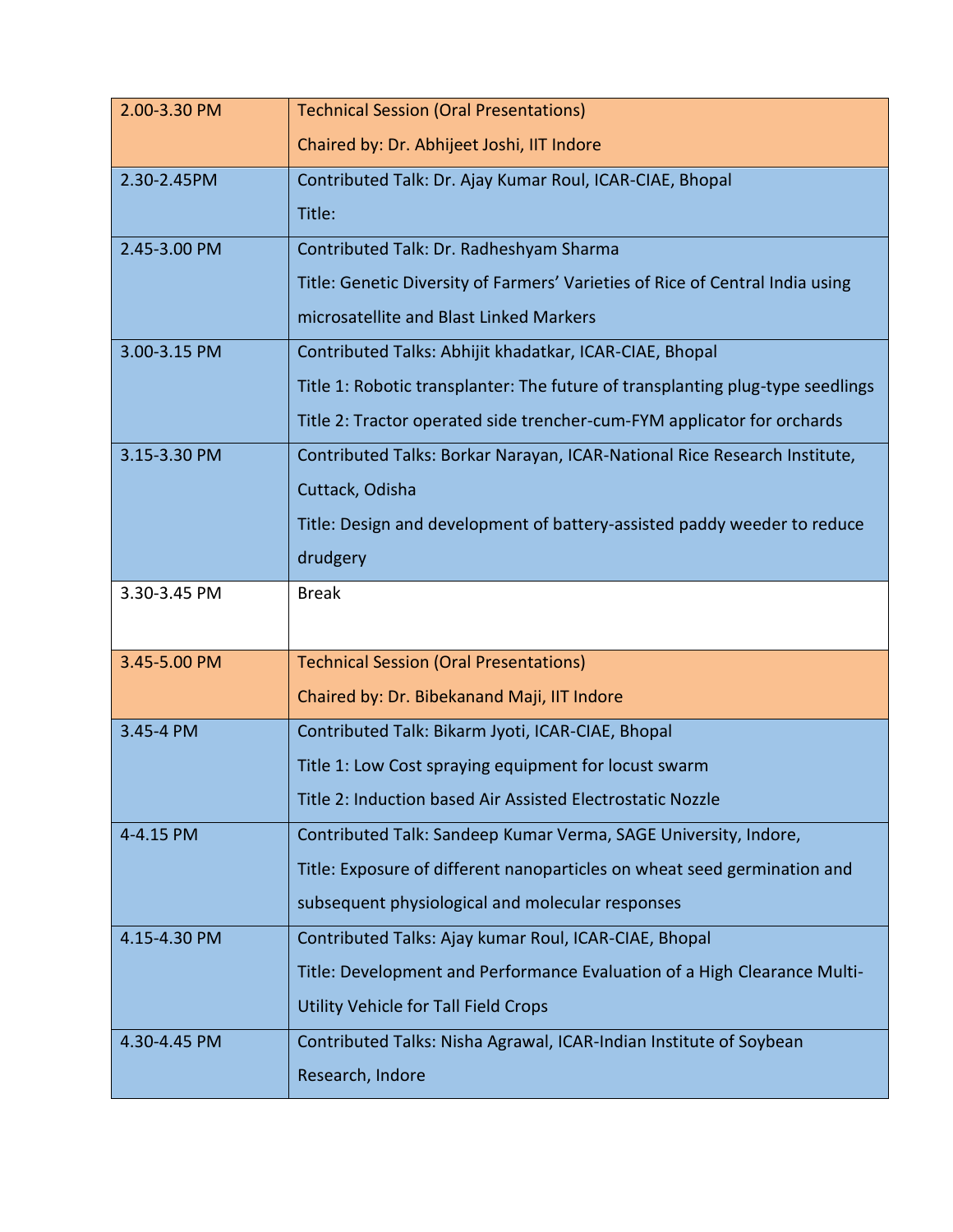|                | Title: Incorporation of Photo-insensitivity in Soybean Variety SL 958 for |
|----------------|---------------------------------------------------------------------------|
|                | improving its Adaptation to Short Growing Indian conditions               |
| 4.45-5.00 PM   | Contributed Talks: Suneha Goswami, ICAR-Indian Agricultural Research      |
|                | Institute, New Delhi                                                      |
|                | Title 1: Efficient processing technology of "hydro, hydro-thermal and     |
|                | thermal near infrared rays treatments to reduce rancidity in pearl millet |
|                | flour"                                                                    |
|                | Title 2: Technology to develop "Soft Nutri-cereal Atta" based on wheat    |
|                | gluten                                                                    |
| 5-5.30 PM      | Dr. Kajal Chakraborty, ICAR- Central Marine Fisheries Research Institute  |
|                | Title: Marine organisms as a treasure house of bioactive compounds and    |
|                | nutraceuticals                                                            |
|                | End of Day 1 (23rd December, 2021)                                        |
|                |                                                                           |
|                | DAY 2 (24th December 2021)                                                |
| 10.00-10.45 AM | Keynote talk: Dr. Milind Ratnaparkhe, Principal Scientist, ICAR-INDIAN    |
|                | <b>INSTITUTE OF SOYBEAN RESEARCH, Indore</b>                              |
| 10.45-12.00 PM | <b>Technical Session (Oral Presentations)</b>                             |
|                | Chaired by: Santosh Patel, Vaishnav                                       |
| 10.45-11.00 AM | Contributed Talk: Ravindra D. Randhe, ICAR-CIAE, Bhopal                   |
|                |                                                                           |
|                | Title 1: Conditional controller for automatic drip fertigation system for |
|                | soilless grow bag cultivation                                             |
|                | Title 2: Tractor operated drainage trencher for laying sub-surface pipes  |
| 11.00-11.15 PM | Contributed Talk: Ranjeet Ranjan Kumar, ICAR-Indian Agricultural Research |
|                | Institute, New Delhi                                                      |
|                | Title 1: Hydrolytic reaction during sprouting enhanced sweet perception,  |
|                | nutritional quality as well as shelf life of the pearl millet flour       |
|                | Title 2: "Nutri-High Protein Atta" developed based on "vital wheat gluten |
|                | regeneration" technology and by a method of fortification of defatted     |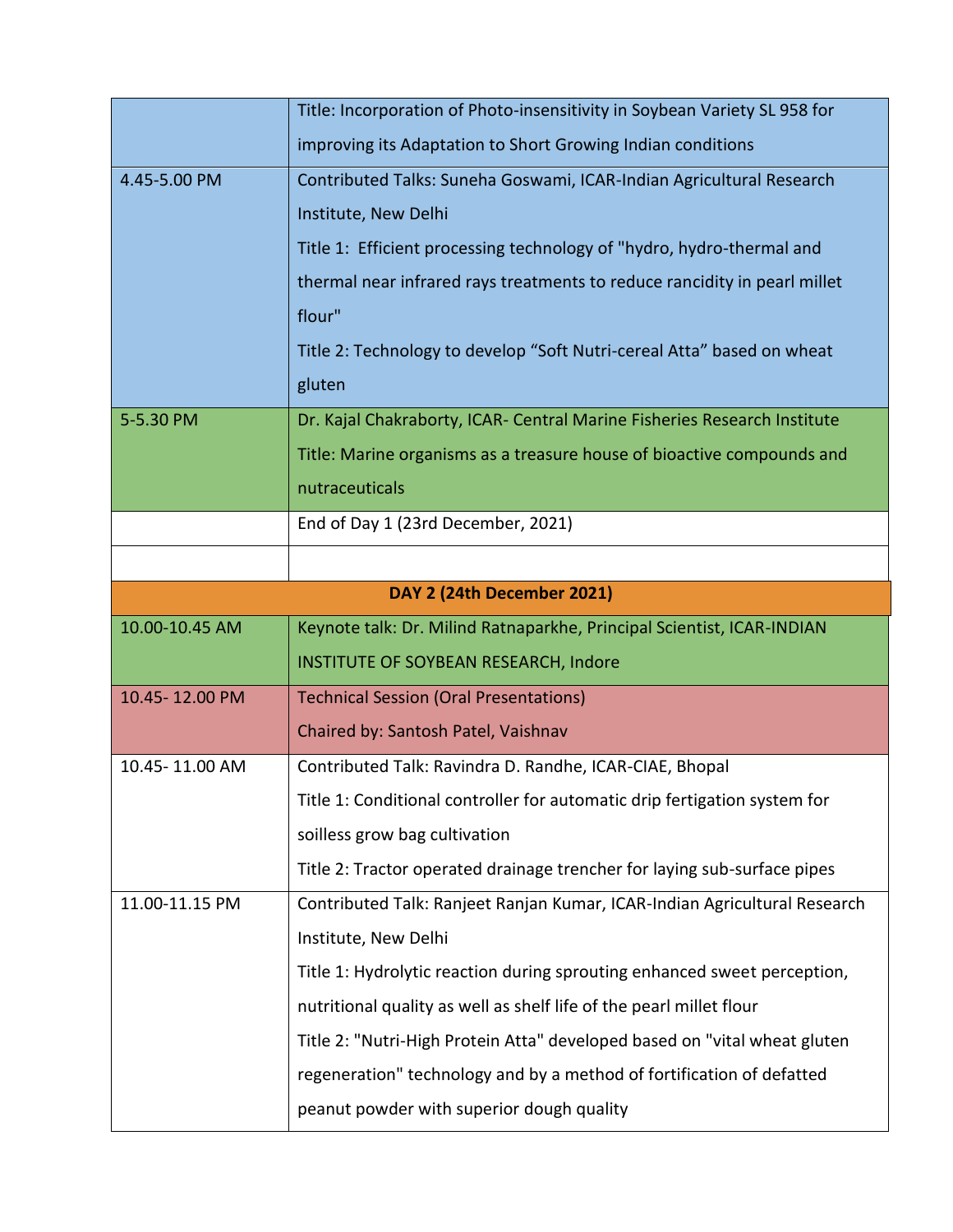| 11.15-11.30 AM    | Contributed Talk: Mukesh Kumar, ICAR-CIAE, Bhopal                              |
|-------------------|--------------------------------------------------------------------------------|
|                   | Title: IRRIGATION WATER MANAGEMENT OF RICE UNDER ALTERNATE                     |
|                   | <b>WETTING AND DRYING SYSTEM</b>                                               |
|                   |                                                                                |
| 11.30 AM-11.45 AM | Contributed Talk: Vinutha T., ICAR-Indian Agricultural Research Institute,     |
|                   | New Delhi                                                                      |
|                   | Title: Efficient extraction protocol for vital wheat gluten from wheat and its |
|                   | regeneration in pearl millet, maize and chickpea for higher iron, zinc and     |
|                   | protein with superior dough quality                                            |
| 11.45.-12.00 PM   | Contributed Talk: Rahul Rajaram Potdar, ICAR-CIAE, Bhopal                      |
|                   | Title: Development of Pre-emergence Herbicide Strip Application System         |
|                   | cum Planter for Weed Control in Wide Spaced Crops                              |
| 12.00-12.30 PM    | Keynote Talk: Dr. Sunil Upadhyay (Medicaps)                                    |
|                   | <b>Title: TBD</b>                                                              |
| 12.30-1.00 PM     | Keynote talk: Mr. Sharad Bhandawat Ji, Progessive Farmer                       |
|                   | Title: Krishi Navaachar and Vartamaan Soch                                     |
| 1.00-2.00 PM      | Lunch                                                                          |
| 2.00-2.30 PM      | Keynote Talk: Mr. Jitendra Bhakane, Founder, Swanand Go Vigyan                 |
|                   | Anushandhan Kendra                                                             |
|                   | Title: Govansh banayega Atmanirbhar Kisan                                      |
| 2.30-5.30 PM      | Technical Session (Short Talks) 7-8 min talks                                  |
|                   | Chaired by: Dr. Bibekanand Maji, IIT Indore                                    |
| 2.30-2.40 PM      | Contributed Talk: Ajay Kumar Roul, ICAR-CIAE, Bhopal                           |
|                   | Title: High Clearance Multi-Utility Vehicle for Tall Field Crops               |
| 2.40-2.50 PM      | Contributed Talk: Akansha Khare, CSRD, People's university, Bhopal             |
|                   | Title:                                                                         |
| 2.50-3.00 PM      | Contributed Talk: Asha Sahu, ICAR- Indian Institute of Soil Science, Bhopal    |
|                   | Title: Family Net Vessel Compost Technology: Rapid and Efficient for           |
|                   | Conversion of Organic City Waste into Compost                                  |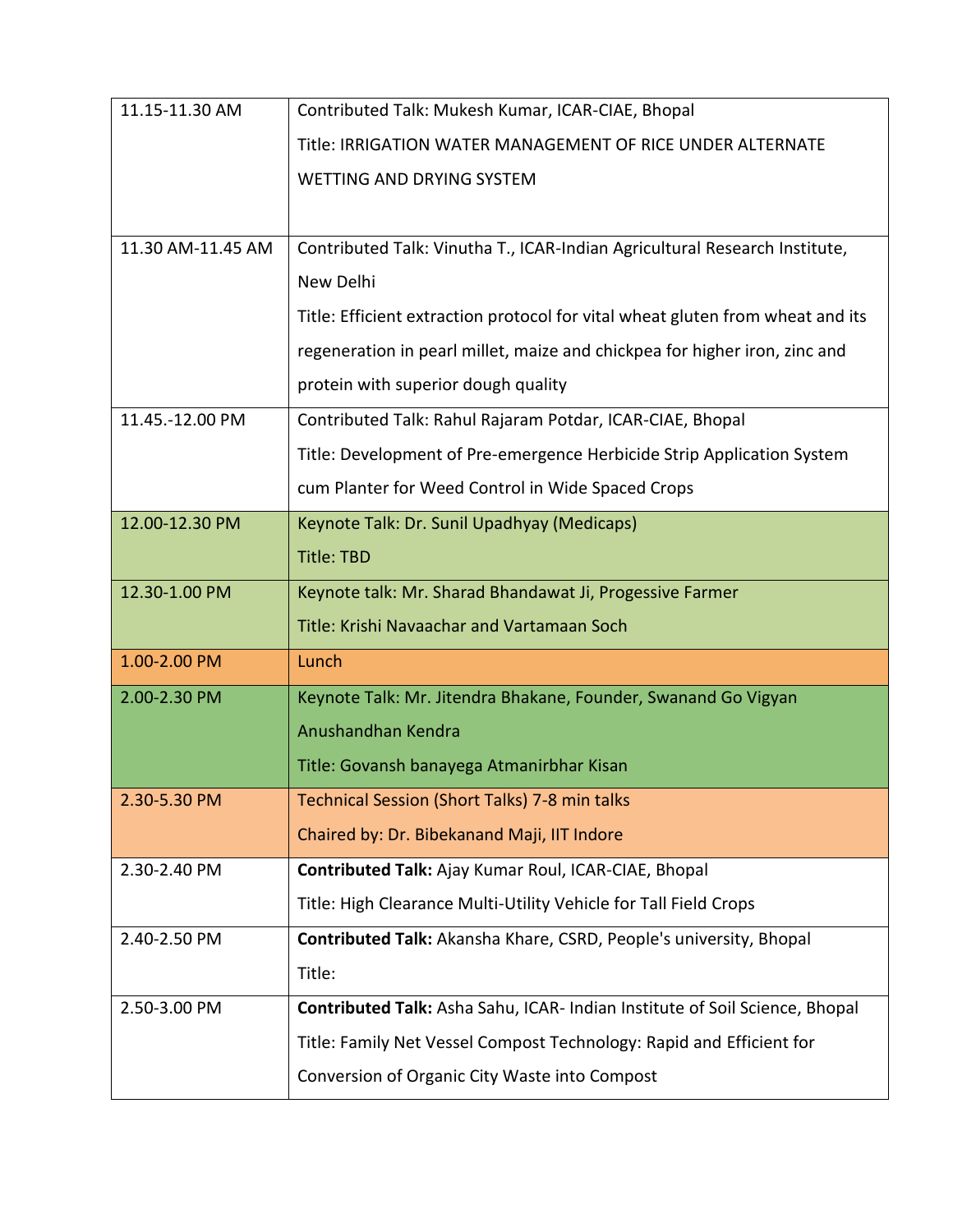| 3.00-3.10 PM | Contributed Talk: Navita Bansal, ICAR-Indian Agricultural Research Institute,  |
|--------------|--------------------------------------------------------------------------------|
|              | Pusa, New Delhi                                                                |
|              | Title: "Low Glycemic Index (GI) Atta"- by a method of fortification of edible  |
|              | plant based soluble dietary fibers in wheat flour                              |
| 3.10-3.20 PM | Contributed Talk: Mohanty SR, ICAR Indian Institute of Soil Science, Bhopal    |
|              | Title: Abiotic stress management in agriculture using methylotroph bacterial   |
|              | metabolites                                                                    |
| 3.20-3.30 PM | Short Talks: Sourabh Singh Gour, AKS University, Satna (M.P)                   |
|              | Title: "Potential bioactivity of Cordyceps militaris against viability of lung |
|              | cancer cell line A549"                                                         |
| 3.30-3.40 PM | Short Talks: Pushpalata saxena, Govt.higher secondary school of excellence     |
|              | Neemuch                                                                        |
|              | <b>Title: Jaivik Dray Urvarak</b>                                              |
| 3.40-3.50 PM | Short Talks: Shekhar Jain, Faculty of Life Sciences, Mandsaur University       |
|              | Title: Alleviation of Fusarium wilt and necrosis of lower stem of soybean      |
|              | through induced bacterium biocontrol agent                                     |
| 3.50-4.00 PM | Short Talks: Vivek kumar Agnihotri, AKS University, Satna (M.P)                |
|              | Title: Mycoherbicide Development for Eradicating the Water Hyacinth            |
| 4.00-4.10 PM | <b>Break</b>                                                                   |
|              |                                                                                |
| 4.10-4.20 PM | Short Talks: Ranjan Chaturvedi, CSIR-AMPRI, Bhopal                             |
|              | TitleUtilization of calcite-rich marble waste as a sustainable filler for PVC  |
|              | based composite material                                                       |
| 4.20-4.30 PM | Short Talks: Prashant Kumar Shrivastava, Dr. A. P. J. Abdul Kalam University,  |
|              | Indore (M.P.)                                                                  |
|              | Title: Fabrication and testing of particle board from agriculture waste        |
| 4.30-4.40 PM | Short Talks: Jhili Sarkar, Barkatullah University, Bhopal                      |
|              | Title: The Bacteriology and Its Virulence Factors in Food borne                |
|              | Enterobacteriaceace isolated from Fresh Vegetables                             |
| 4.40-4.50 PM | Short Talks: Deepika Tiwari, Govt. Madhav Science PG College, Ujjain           |